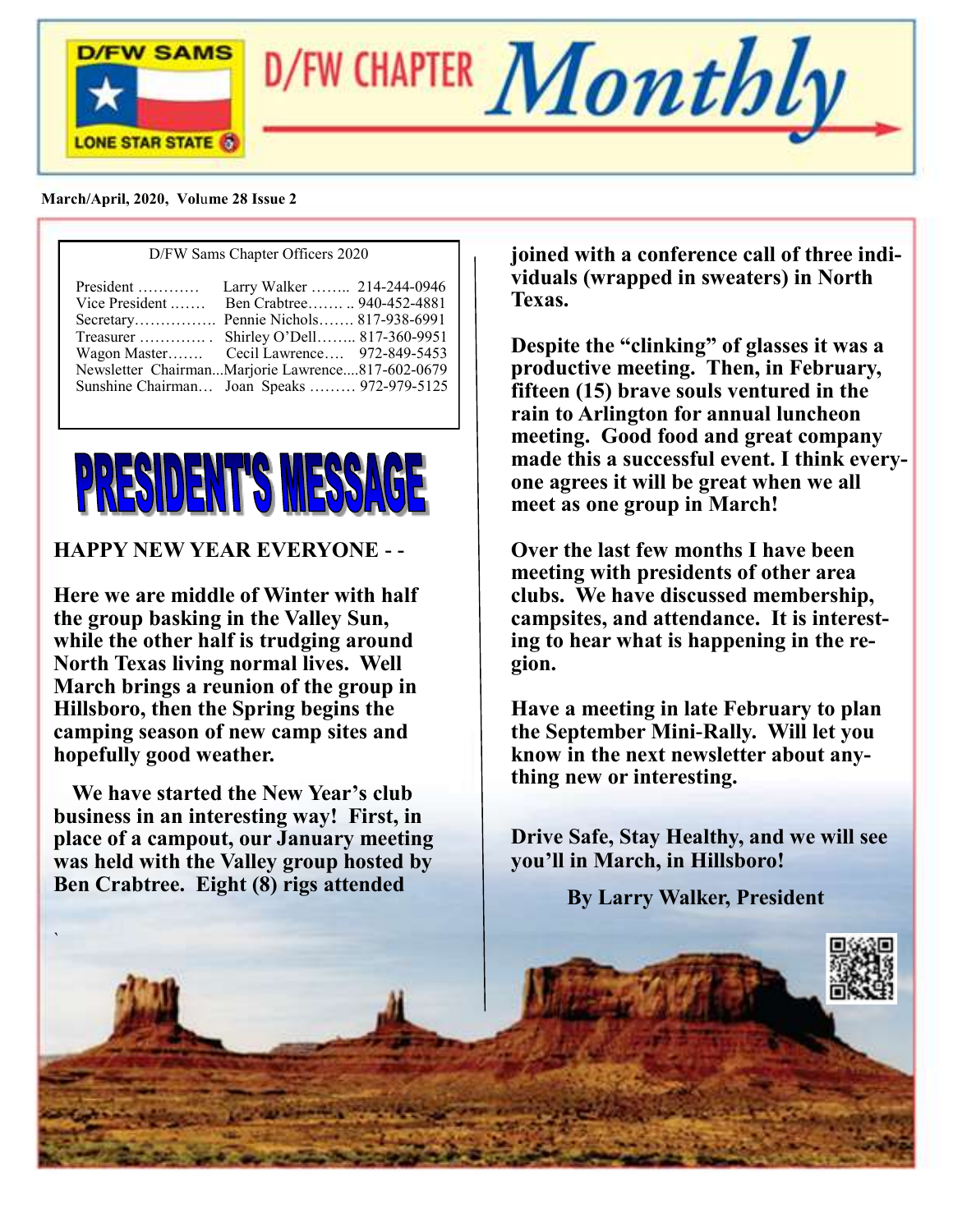#### *JANUARY MEETING HIGHLIGHTS* FEBRUARY MEETING HIGHLIGHTS

Vice President Ben Crabtree called the meeting to order at the Canyon Lake RV Park in Mission, Texas and led the Pledge of Allegiance.

The minutes of the previous meeting had been posted. A motion by Marjorie Lawrence with a second by Marsha Marino was made to accept the minutes. The motion passed.

The Treasurer's Report was previously posted. A motion by Pat Schnepf with a second by Diana Kimble was made to accept the Treasurer's Report. The motion passed.

Ben Crabtree reported 8 rigs in attendance, consisting of the Crabtrees, Speaks, Kimbles, Marino, Schnepfs, Lawrences, Spinners, and Nichols. Present by telephone conference were President Larry Walker, Treasurer Shirley O'Dell, and Chuck Hayes. Guests in attendance were Dale and Lollie Boyer and Jo Cummings.

Shirley O'Dell provided the Sunshine Report. Members present sang Happy Birthday to Shirley.

Pennie Nichols provided the hostess report. Volunteers are still needed for July and November. Pennie also announced an inquiry from Dale Alan Becker, to which she responded. There has been no further contact from this inquiry.

Marjorie Lawrence reported on her progress with the newsletter. She is the new editor. Fran has been helping with the transition.

Ben read the email from Gloria and Jay Delmar regarding issues with the Canton mini-rally and probable upcoming changes. Larry Walker asked if there was anything we wanted him to bring up at the upcoming planning meeting. We told Larry we didn't want Joker and Beanbag Baseball scheduled at the same time, because many wanted to do both. Larry said he would bring it up.

A motion by Lester Kimble with a second by Billy Speaks was made to adjourn. The motion passed.

By Pennie Nichols, Secretary



January meeting in the Valley

The meeting was called to order by Larry Walker, President. It was held at the Candlelight Inn Restaurant at 1202 E. Division, Arlington, Texas 76011.

The minutes had been previously posted. A motion by Mike Mather with a second by Barry Kibbe was made to accept the minutes. The motion passed.

Shirley O'Dell reported no changes to the previous Treasurer's Report. No motion was required.

Larry Walker reported 12 members present.

Shirley O'Dell read the birthdays and anniversaries for January and February.

It was reported that one host each is needed for the months of July and November.

Larry Walker reported that the Garland Sams chapter changed their name to Traveling Sams.

A motion to adjourn was made by Mike Mather with a second by Barry Kibbe.

By Linda Jenkins, acting secretary



 *Jill and Pat Schnepf celebrate New Year's in the Valley.*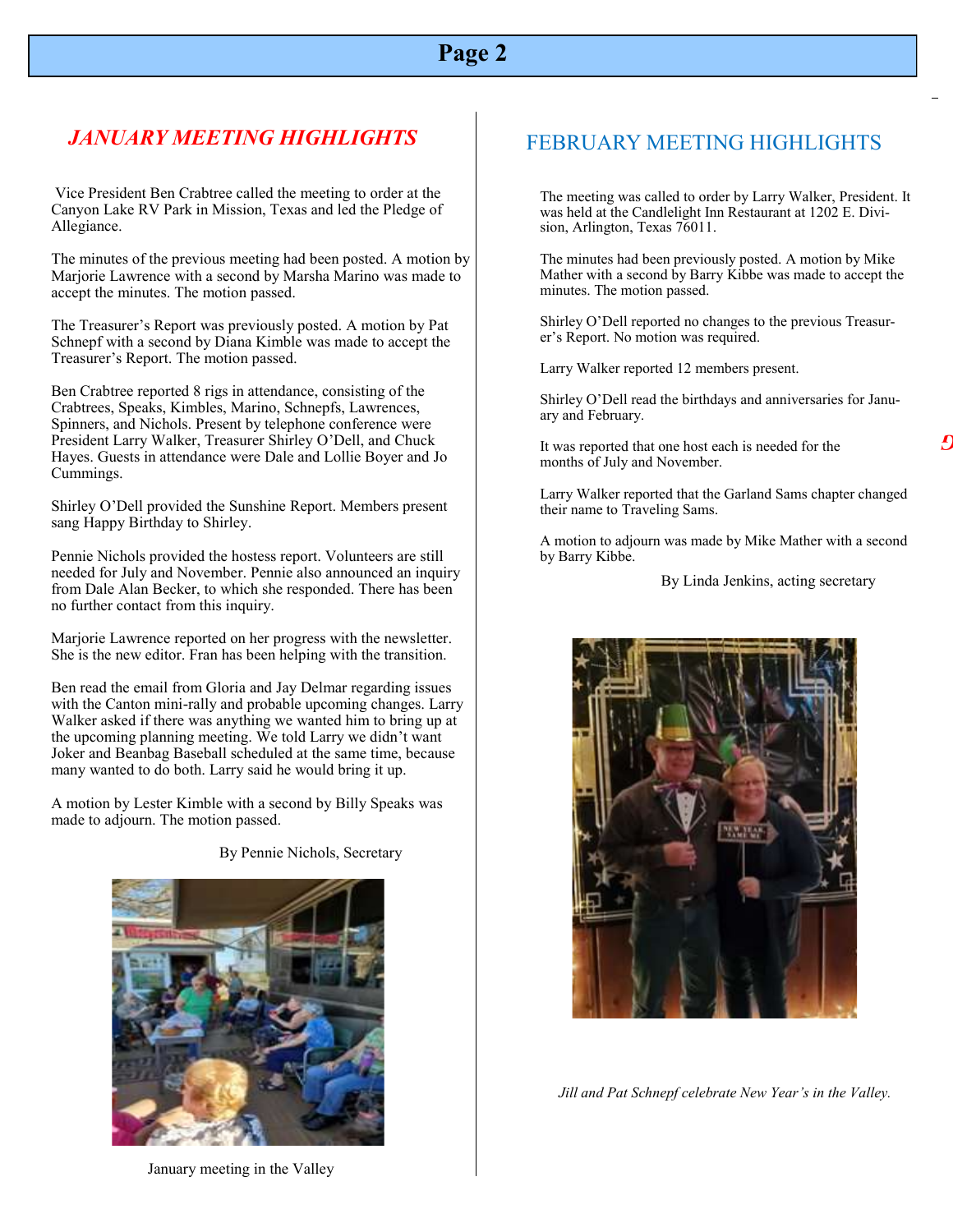#### IN OUR THOUGHTS AND PRAYERS

Kathy Austin has recovered from her broken ribs. She says that Melvin is doing very well and has gains 20 pounds. He still goes for chemo every 2 weeks, but his cancer markers are down and the doctor just scratches his head at Melvin's recovery.

Shirley O'Dell says she went to the surgeon on the 10th and he said the bones are healed. He suggested it would be several more weeks before the ankle wanted to bend properly, but he was happy with the break itself. She says the ankle is swollen so that she had limited choices of shoes to wear, but anything is better than the Herman Munster boot. She looks forward to seeing everyone in Hillsboro. You Go Girl!

Dick Fletcher is doing well and gaining strength slowly. He saw the surgeon Thursday and they stopped several medications. A CT scan has been ordered as he may have cracked some ribs (which is not unusual when the sternum is cut and spread apart). They will know by 18th or 19th whether the ribs are cracked or not. We all wish Dick well and hope he makes a speedy recovery.

Jackie Rhines says she is doing well and the original pain is gone, but the surgical site pain remains. Doctors says it may be 6-8 weeks before it goes away.

Jimmy McDonald is undergoing treatment and doing well.

### *ANNIVERSARIES*

# *MARCH, 2020*

 *Orville & Marsha Barnhart March 17 9 years*

# *APRIL, 2020*

 *None* 

# *BIRTHDAYS*

### MARCH, 2020

| <b>Don Hafer</b>      | March 13 |
|-----------------------|----------|
| <b>Tommy Michaels</b> | March 15 |
| Linda Donihoo         | March 22 |
| <b>Terri Fletcher</b> | March 23 |

#### *APRIL, 2010*

 *Joyce Kibbe April 2 Margie Duncan April 9 Sharon Lambert April 10 Al Jenkins April 16*

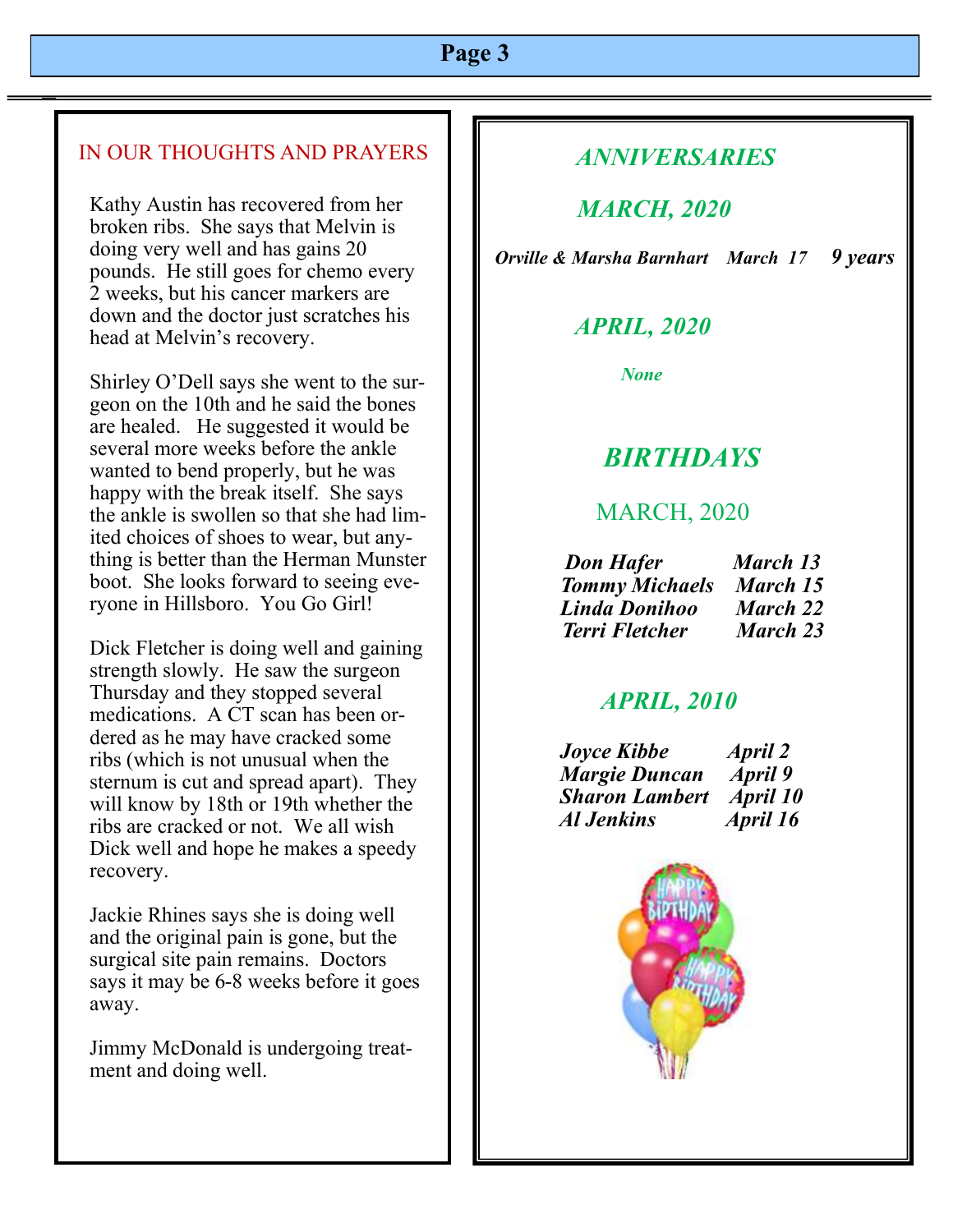# MARCH OUTING

Date: March 12– 15, 2020

Place Airstream RV Community 200 Walnut Hill Ave., No. 1 Hillsboro, Texas 75140 254-582-5566

#### DIRECTIONS:

Go South in I-35W or I-35E to Hillsboro State Highway 22. East on State Highway 22 approximately 1/4 mile. Turn right on Walnut Hill Ave to the park.

Wagon Master: Cecil Lawrence

Please contact Cecil at 972-849-5453 or email him at cmlawr@tx.rr.com to advise whether you will or will not be attending the campout and when you plan to arrive and leave.

Hosts and Hostesses:

Al and Linda Jenkins Billy and Joan Speaks Mike and Jackie Rhines

| Thursday: | on your own    |
|-----------|----------------|
| Friday:   | community meal |
| Saturday: | on your own    |

Menu: True POT LUCK meal Bring a meat, vegetable, salad, bread, or dessert to share

# APRIL OUTING

Date: April 9-12, 2020

Place: Bedrock RV Park 1995 Co. Road 1803 Grand Saline, TX 75140 903-372-1451

**REMINDER:** Bedrock only accepts cash or checks, no credit cards)

#### DIRECTIONS:

Go East on I-20 to Hwy 19 (exit 527). Take a left (North) for approximately 8 miles. Turn right on Hwy, 80 for 6 miles to Grand Saline. At the first light (by Sonic), Turn left for 1-1/4 miles and make a hair pin turn right onto CR. 1802. Bedrock will be on you right. (there are signs before you get to 1803).

Wagon Master: Cecil Lawrence

Please contact Cecil 972-549-5453 or email him at  $cmlawr@tx.rr.com$  to advise whether you will or will not be attending the campout and when you plan to arrive and leave.

Hosts and Hostesses:

Shirley O'Dell Kathy Austin Marsha Marino

Thursday: on your own Friday: on your own Saturday: community meal

Menu: Hosts will provide baked ham. Please bring a salad, vegetable, bread, or dessert to share